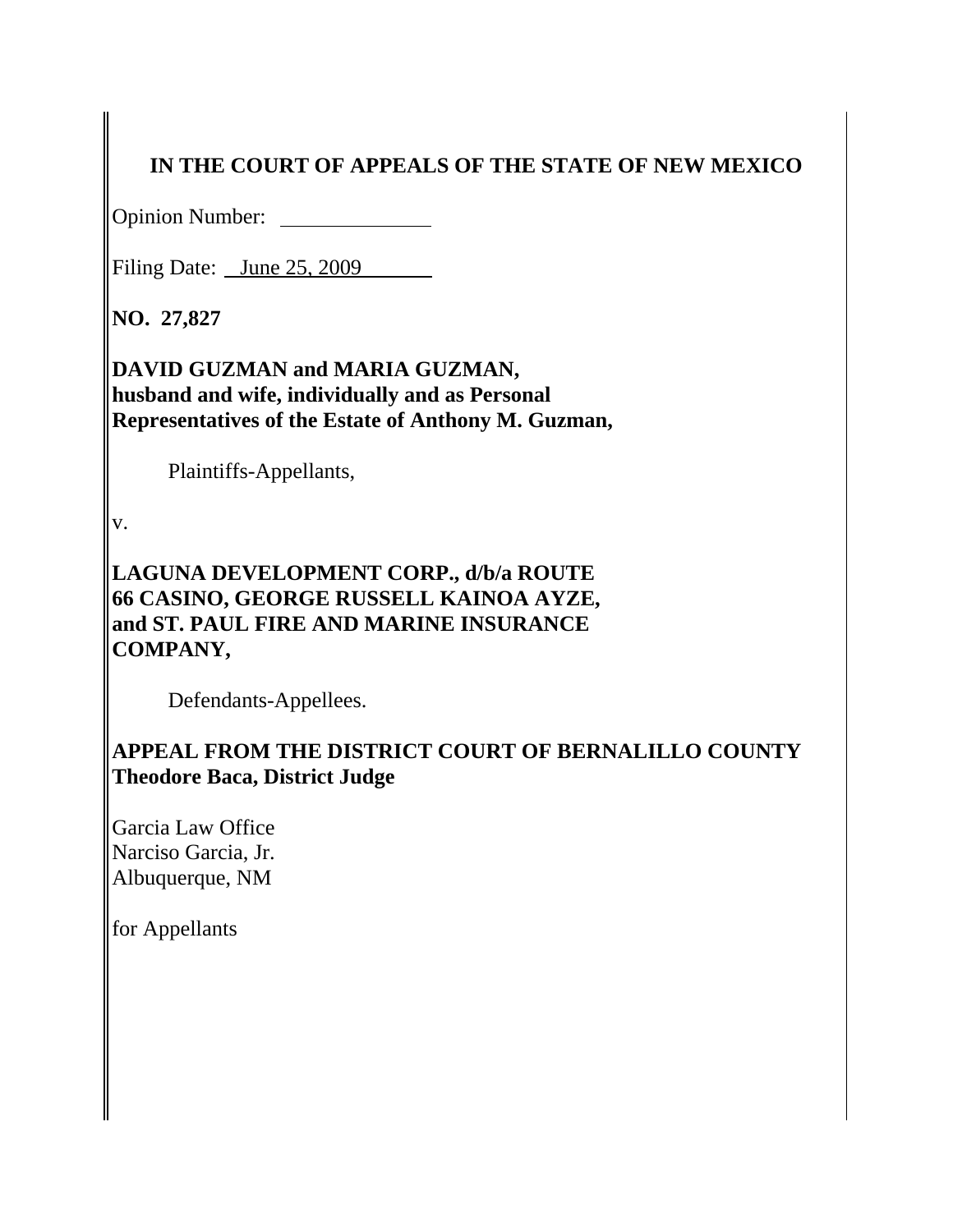French & Associates, P.C. Stephen G. French Kerri L. Allensworth Albuquerque, NM

for Appellees Laguna Development Corp.

Atwood, Malone, Turner & Sabin, P.A. Bryan Evans Roswell, NM

for Appellees George Russell Kainoa Ayze

Miller Stratvert P.A. Kelsey D. Green Ruth Fuess Albuquerque, NM

for Appellees St. Paul Fire & Marine Insurance Co.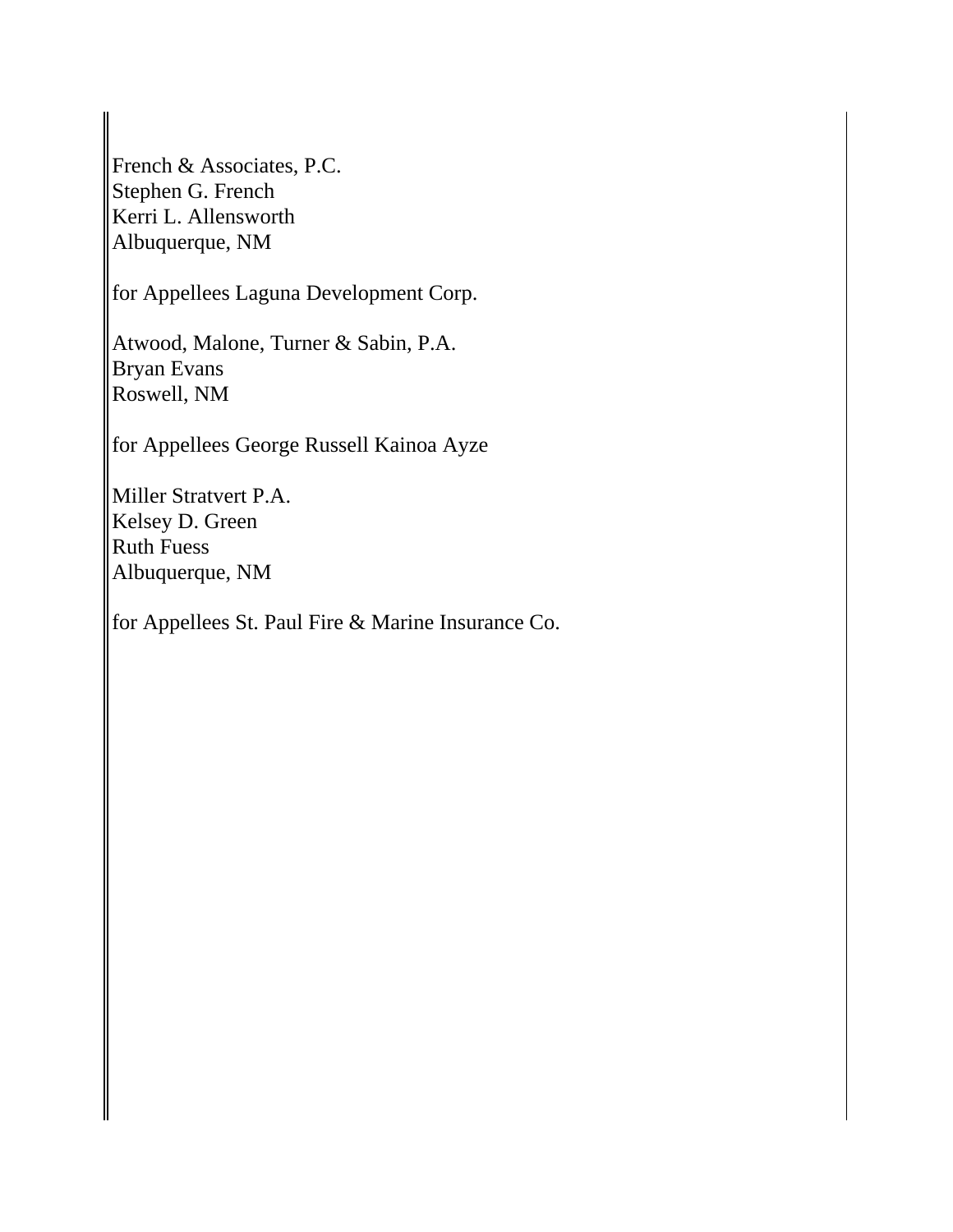#### **OPINION**

#### **BUSTAMANTE, Judge.**

**{1}** David and Maria Guzman (the Guzmans) appeal the dismissal of their wrongful death and loss of consortium claims for the death of their son, Anthony M. Guzman. The district court both dismissed (pursuant to Rule 1-012(C) NMRA) and granted summary judgment in favor of the Defendants Laguna Development Corporation, d/b/a Route 66 Casino, George Russell Kainoa Ayze, and St. Paul Fire and Marine Insurance Company (Defendants). We reverse and remand holding that: (1) summary judgment was not proper because Defendants are estopped from taking a position before the district court inconsistent with their successful position before the Workers' Compensation Administration, and (2) dismissal was not proper because the Guzmans' complaint sufficiently pleads claims that fall within the Laguna Pueblo's waiver of sovereign immunity for injuries to visitors at the casino, pursuant to its gaming compact with the State of New Mexico. NMSA 1978, § 11-13-1 (1997) (the Compact).

### **BACKGROUND**

**{2}** Defendant Laguna Development Corporation is a Native American corporation that does business as Route 66 Casino. The casino is located west of Albuquerque, on Interstate 40 near the Rio Puerco. It operates a gift shop on its premises where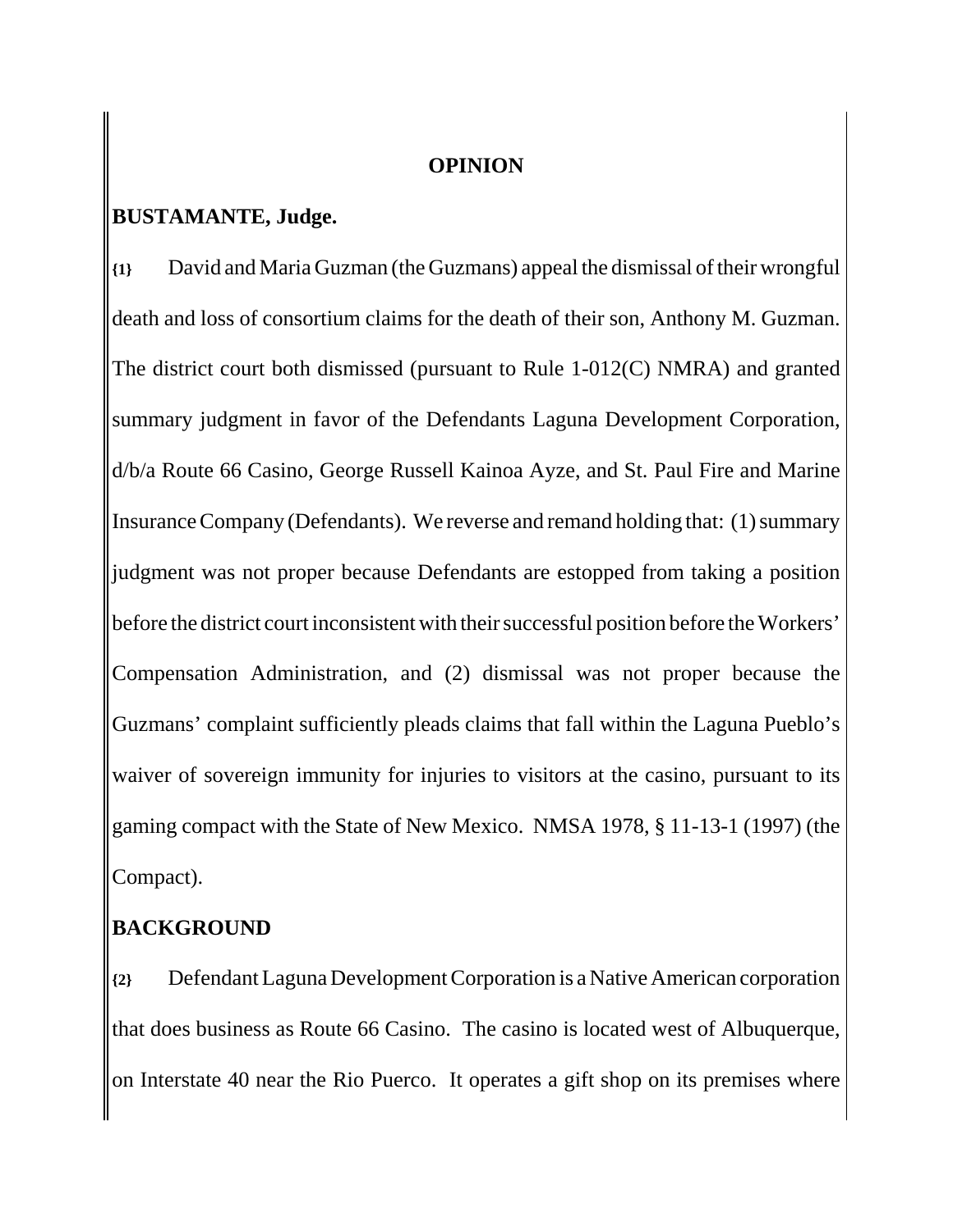Anthony Guzman was employed. Defendant Ayze was the manager of the gift shop and Anthony's direct supervisor at the time of his death. Defendant St. Paul Fire and Marine Insurance Company provided statutorily required insurance coverage to the casino.

**{3}** In early 2004 Ayze, Anthony, and one other employee of the gift shop began occasionally consuming alcoholic beverages at work. On the night of Anthony's death the three shared and finished a quart of rum purchased by Ayze. Anthony's shift ended at 12:30 a.m., but after clocking out he returned to talk to Ayze about possibly taking on a lead position at the gift shop. Anthony left the casino at approximately 1:00 a.m. and proceeded east on Interstate 40 to drive into Albuquerque where he lived. At approximately mile marker 149, Anthony's vehicle left the roadway, ultimately overturning and ejecting him. Anthony died at the scene as a result of his injuries.

**{4}** Following Anthony's death, the Guzmans filed a complaint for workers' compensation benefits with the Workers' Compensation Administration naming Laguna Development Corporation as the employer. A mediation conference was held which resulted in a conclusion that the Guzmans were not entitled to benefits under the Workers' Compensation Act. Specifically, the mediator's recommended resolution concluded that Anthony's death did not occur in the course and scope of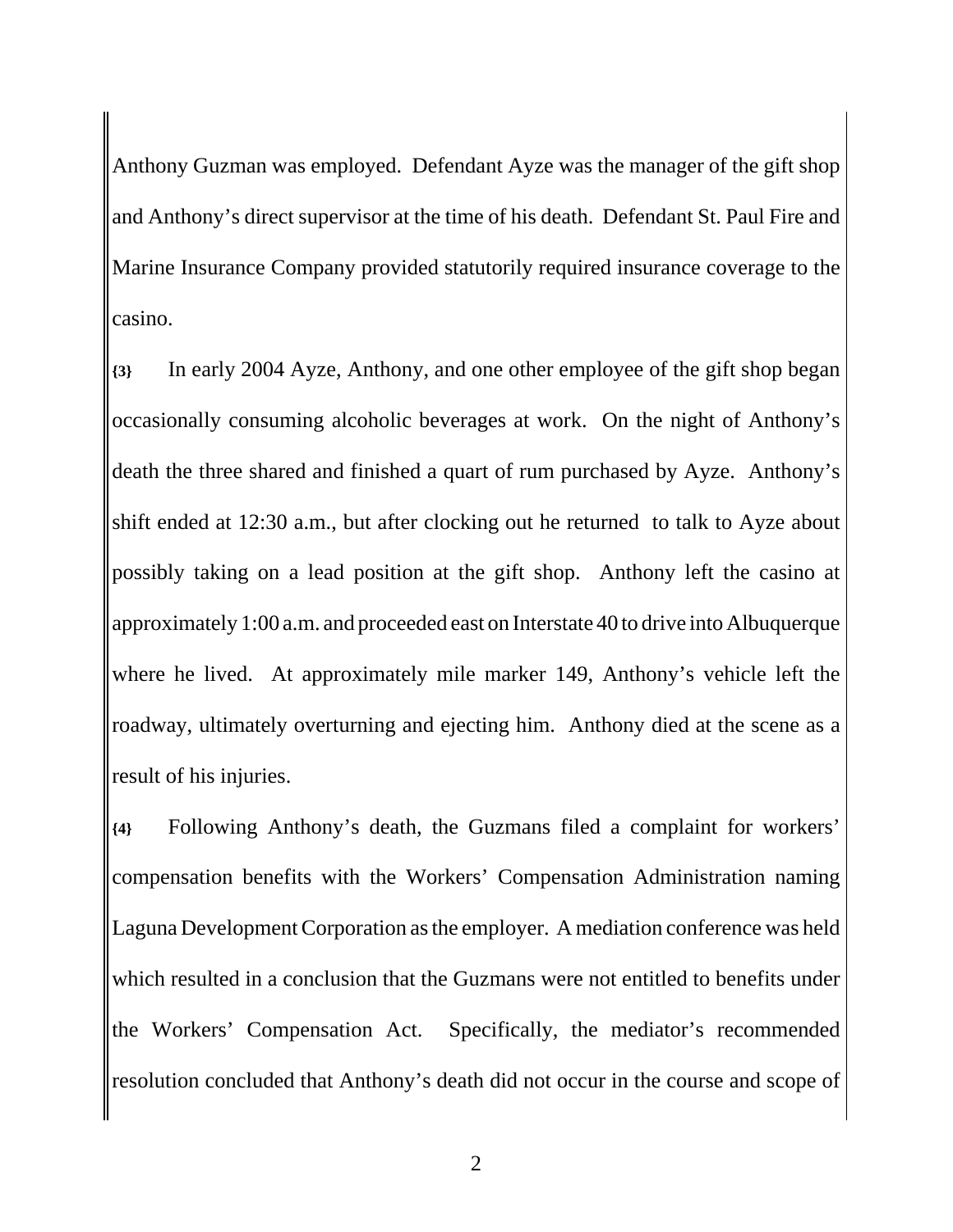his employment. The recommended resolution was clearly based on the employer's reliance on the so-called "going and coming" rule. The recommended resolution summarized the Employers/Insurer's position as follows:

The facts appear to be that Worker left his employment, clocked out and was driving his own vehicle when the accident occurred on city streets away from Employer's premises. Thus, Worker's claim under Workers' Compensation for death benefits and for attorneys fees is barred by the going and coming rule (i.e., Worker was not at work, not working for Employer, had left the premises), therefore there is not [sic] showing of a work related accident or incident. Thus, whatever remedy Worker may have, such does not lie within the province of the Workers' Compensation Administration[.]

The recommended resolution became final and binding on the parties after Laguna Development Corporation accepted it and the Guzmans failed to reject it within thirty days after it issued.

**{5}** The Guzmans subsequently filed this action in district court alleging claims of wrongful death and loss of consortium. Defendants response to the complaint was two-fold. Defendants filed a motion for summary judgment based on the assertion that workers' compensation provided the exclusive remedy for Anthony's death. On the same day, Defendants also filed a motion for judgment on the pleadings asserting that the district court lacked subject matter jurisdiction to hear the case because Defendants enjoyed sovereign immunity—derived from Laguna Pueblo—which had not been waived for the claims reflected in the complaint. The Guzmans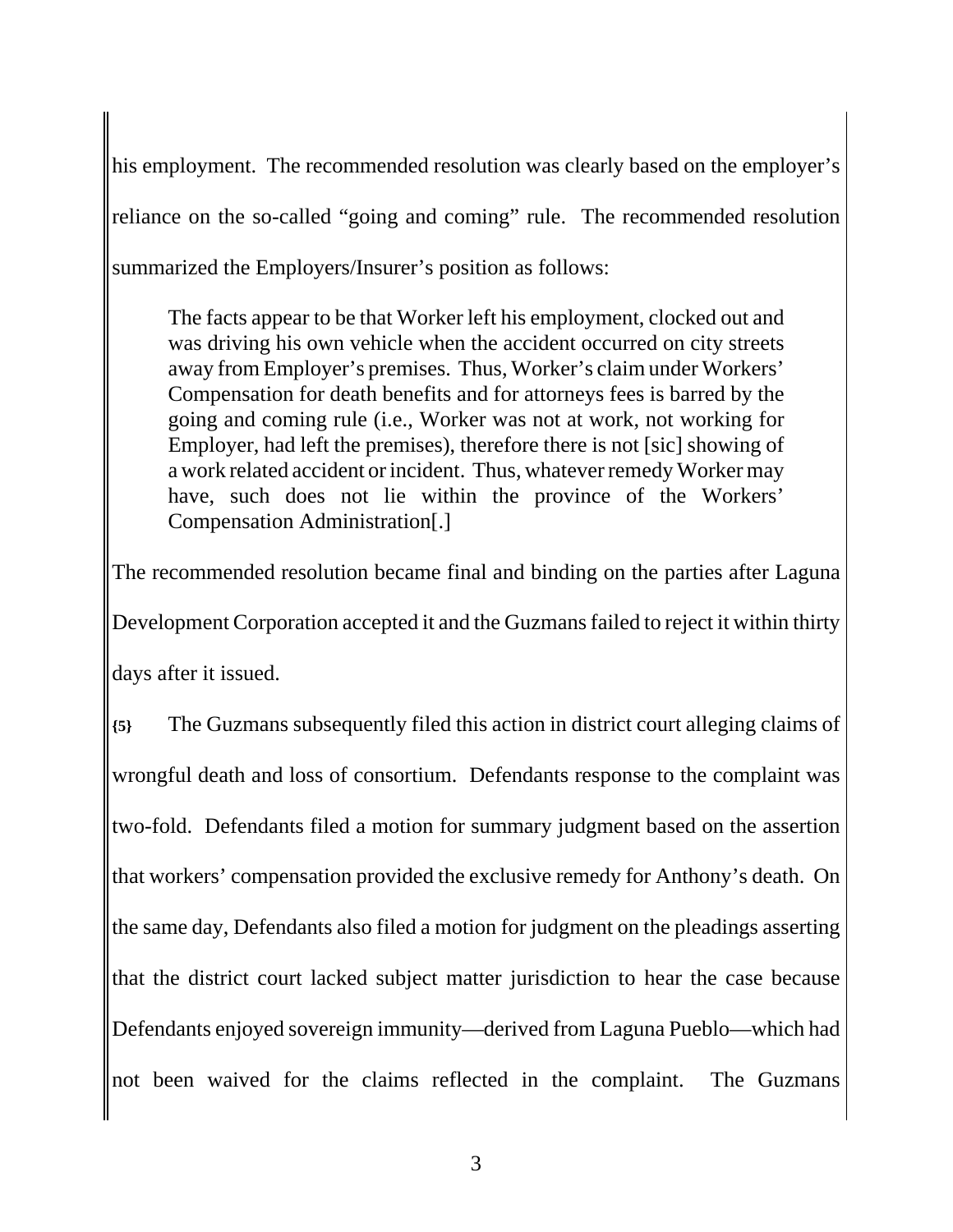unsuccessfully argued that the district court should not consider whether workers' compensation provided the exclusive remedy because the Workers' Compensation Administration had already determined that Anthony's claims fell outside of workers' compensation. The Guzmans also argued that their claims are not barred by sovereign immunity because Anthony was a "visitor" under the Laguna Pueblo's gaming compact with the State of New Mexico.

### **DISCUSSION**

#### **Exclusivity of the Workers' Compensation Act**

**{6}** Our review of a grant of summary judgment is de novo. *Farmington Police Officers Ass'n v. City of Farmington*, 2006-NMCA-077, ¶ 13, 139 N.M. 750, 137 P.3d 1204. "Summary judgment is a drastic remedial tool which demands the exercise of caution in its application[,]" and we review the record "in the light most favorable to support a trial on the merits." *Blauwkamp v. Univ. of N.M. Hosp.*, 114 N.M. 228, 231, 836 P.2d 1249, 1252 (Ct. App. 1992).

**{7}** The Guzmans argue that the accepted recommended resolution resolving the case in the Workers' Compensation Administration should have been accorded preclusive res judicata status by the district court. The Guzmans also argue—albeit more obliquely—that Defendants should not be allowed to change their position as to the exclusivity of workers' compensation as a remedy.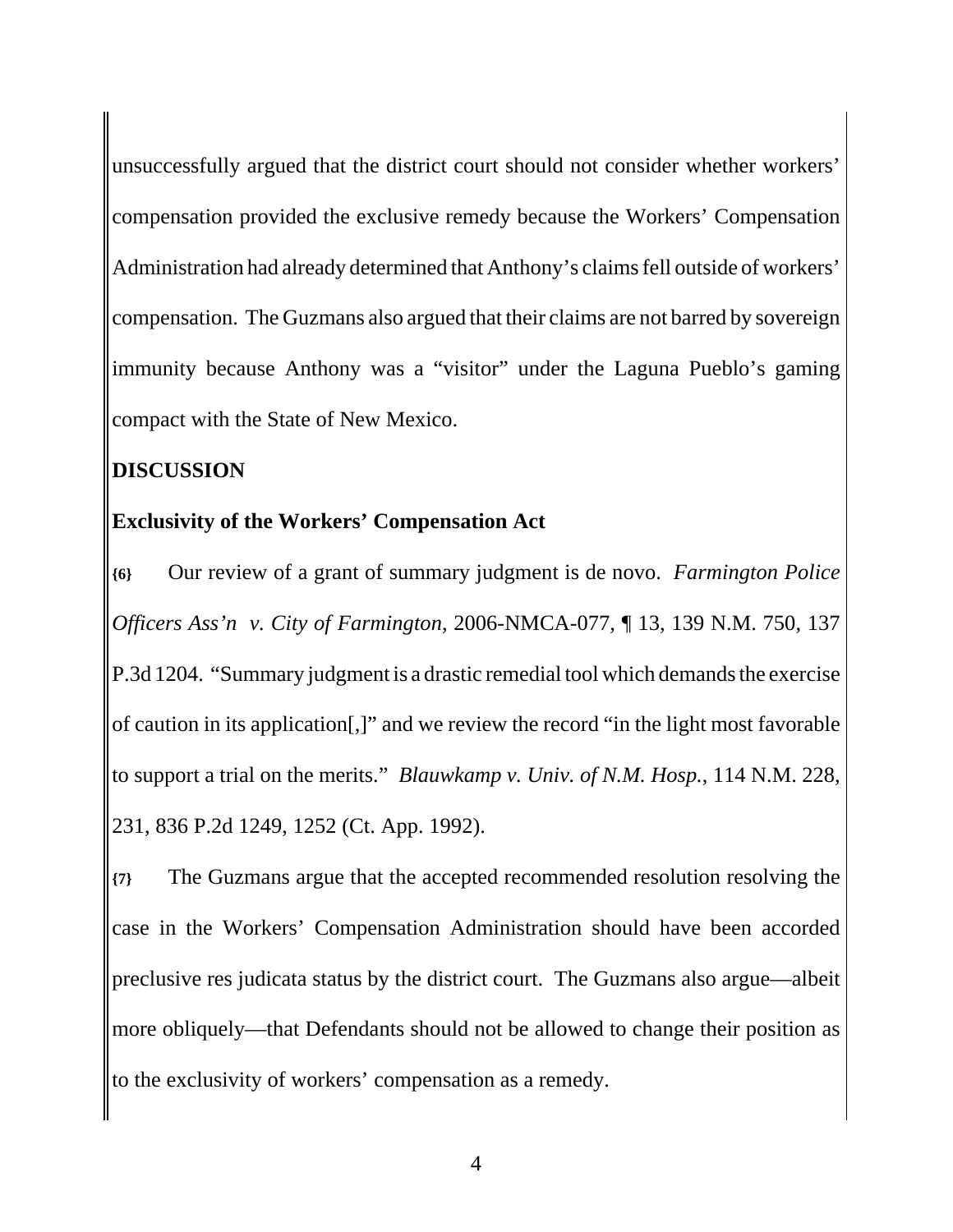**{8}** The district court properly declined to apply claim preclusion to the recommended resolution.

Res judicata, or claim preclusion, precludes a party from relitigating a claim, demand, or cause of action when (1) the cause of action is identical in both suits; (2) the same parties are involved; (3) the capacity or character of persons for or against whom the claim is made is the same; and (4) the subject matter is identical.

*Moffat v. Branch*, 2002-NMCA-067, ¶ 14, 132 N.M. 412, 49 P.3d 673. In addition,

in order for the doctrine of res judicata to apply, the "claimant must have had a full

and fair opportunity to litigate the claim in the original action and there must have

been a final decision on the merits." *Id.* ¶ 17. Furthermore, when an administrative

decision is at issue, it may be given preclusive effect in a later trial only if:

in addition to meeting the traditional elements of the preclusion doctrine at issue, it is shown that the administrative body: (1) while acting in a judicial or quasi-judicial capacity, (2) resolved disputed questions of fact properly before it, and (3) provided the parties with a full and fair opportunity to litigate the issue at an administrative hearing.

*Southworth v. Santa Fe Servs., Inc.*, 1998-NMCA-109, ¶ 12, 125 N.M. 489, 963 P.2d

566. When the administrative proceedings at issue "tend to be informal with fewer procedural safeguards," the reviewing court must be "particularly vigilant" when reviewing the district court's application of a preclusion doctrine. *Id.* ¶ 13.

**{9}** Workers' compensation mediations are governed by the Labor and Workers' Compensation Regulations. Section 11.4.4.10 of the regulations, entitled "Mediation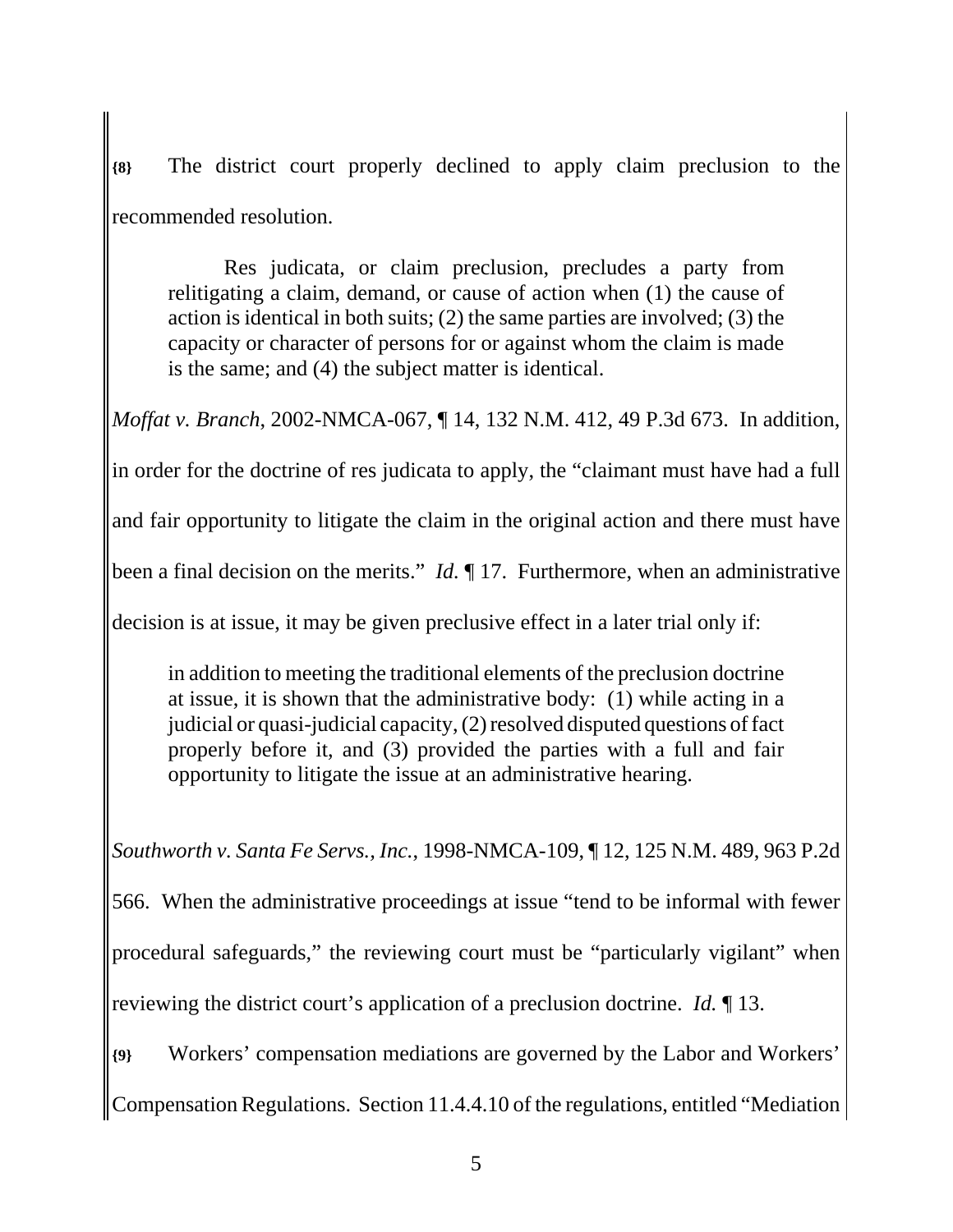Rules," makes it clear that mediation conferences are informal meetings, not judicial proceedings. *See* § 11.4.4.10(C)(7)(c) NMAC (6/13/03). The rules provide that the purpose of mediation conferences is not to adjudicate or issue findings, instead it is a process meant to define, evaluate, make recommendations on issues, and try to settle issues. NMAC  $\S$  11.4.4.10(C)(6)(b). The lack of adjudication argues against applying res judicata. And the inherently informal nature of mediation proceedings itself argues against applying res judicata to the end product of the process.

**{10}** We are persuaded that the procedural differences between an administrative mediation and a wrongful death action weigh against giving preclusive effect to the recommended resolution. A workers' compensation mediation is different from trial proceedings before a workers' compensation judge or a district court judge. *See Padilla v. Intel Corp.*, 1998-NMCA-125, ¶ 12, 125 N.M. 698, 964 P.2d 862 (concluding that hearings held before a workers' compensation judge "generally resemble trials in court"); *Norman v. Lockheed Eng'g & Sci. Co.*, 112 N.M. 618, 621, 817 P.2d 1260, 1263 (Ct. App. 1991) ("[A] conclusively binding recommended resolution results from an informal conference, whereas a compensation order is the end product of adjudication."). Issues of law and fact are decided by a workers' compensation judge and the resulting decision is directly appealable to this Court. NMSA 1978, § 52-5-8 (1989). If a party rejects a mediator's recommended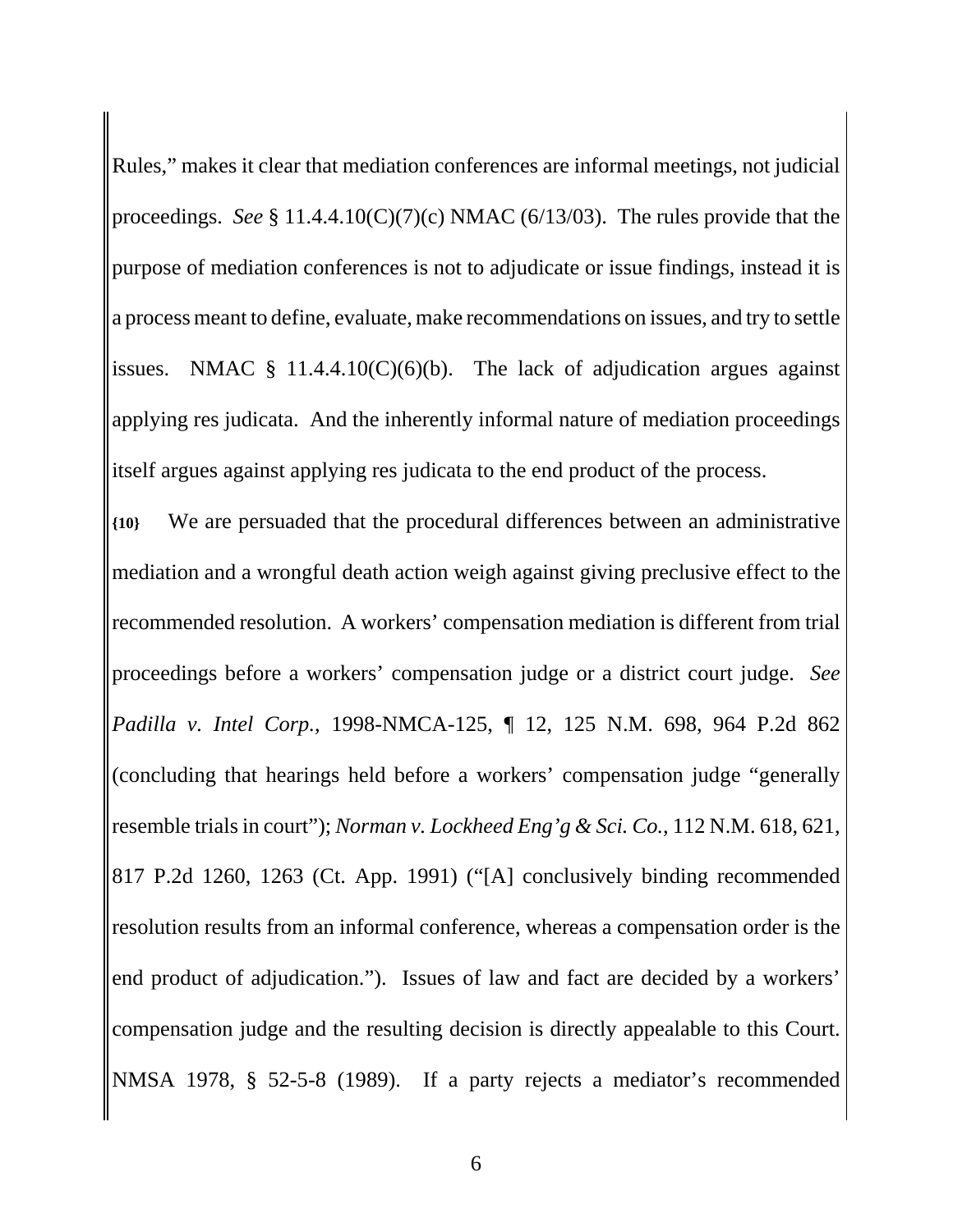resolution, however, there is no appeal. Instead, the claim proceeds to trial before a workers' compensation judge.

**{11}** However, when Defendants have taken contrary positions on the issue of WCA exclusivity in the Workers' Compensation Administration and the district court, consideration of the inconsistency is not limited by issue preclusion and requires our attention. Applying judicial estoppel we conclude that Defendants are estopped from taking a position on the issue of exclusivity in the district court inconsistent from the prior, successful position they took before the Workers' Compensation Administration.

**{12}** Judicial estoppel "prevents a party who has successfully assumed a certain position in judicial proceedings from then assuming an inconsistent position, especially if doing so prejudices a party who had acquiesced in the former position." *Sw. Steel Coil, Inc. v. Redwood Fire & Cas. Ins. Co.*, 2006-NMCA-151, ¶ 18, 140 N.M. 720, 148 P.3d 806 (internal quotation marks and citation omitted); *see, e.g.*, *State v. St. Cloud*, 465 N.W.2d 177, 178-80 (S.D. 1991) (judicially estopping a defendant from claiming he was an Indian in state court after he had successfully asserted that he was not an Indian in federal court for purposes of the Major Crimes Act). A party cannot play "fast and loose" with a court by changing legal positions in the midst of a suit. *Citizens Bank v. C & H Constr. & Paving Co.*, 89 N.M. 360,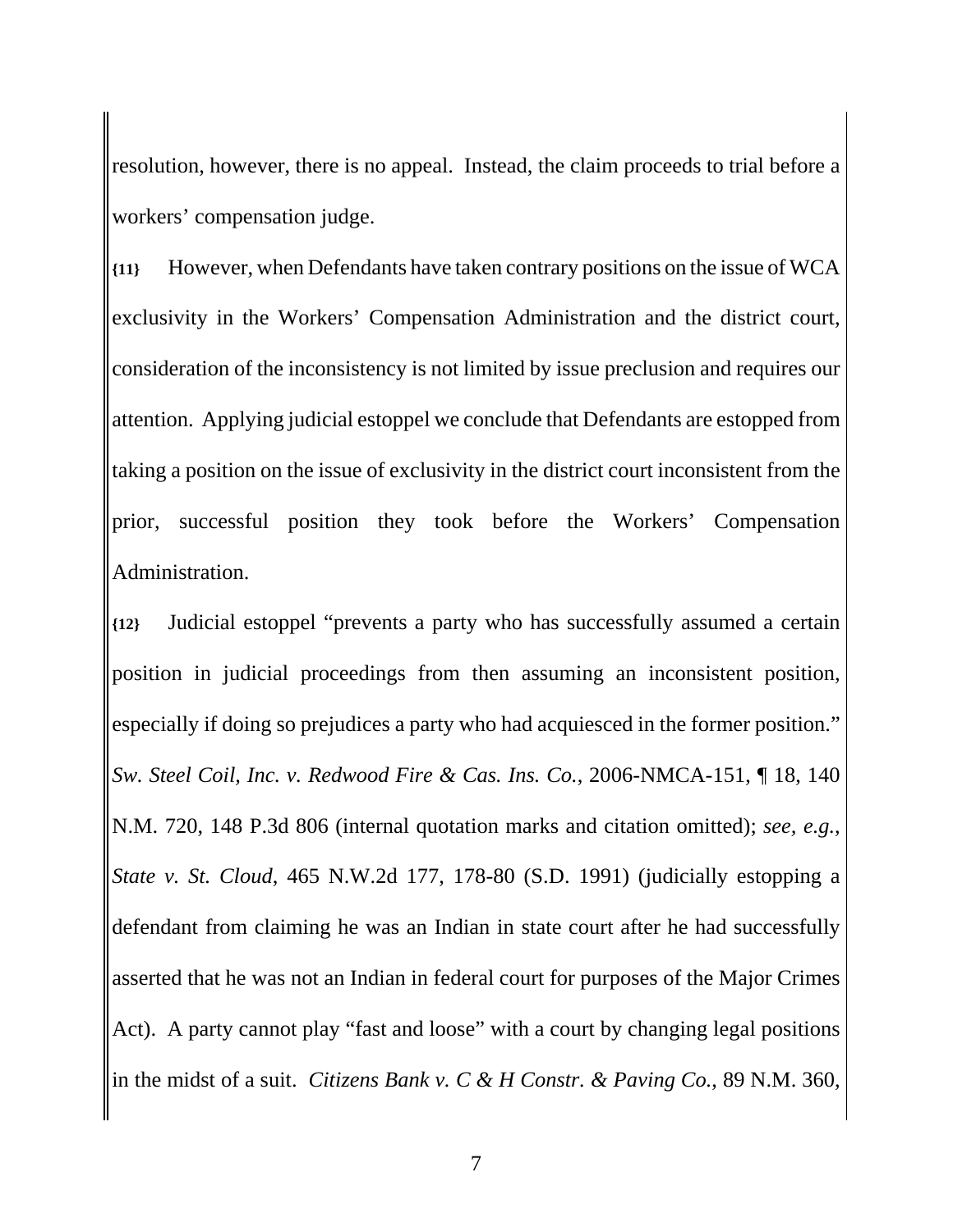367, 552 P.2d 796, 803 (Ct. App. 1976) (internal quotation marks omitted).

**{13}** Defendants successfully argued inconsistent positions. First they successfully argued the position that the Guzmans had no remedy through workers' compensation because, since Anthony had already left work, his death was not within the course and scope of his employment. Implicit in this position is a denial of negligence on their part in relation to his death. *See Espinosa v. Albuquerque Publ'g Co.*, 1997-NMCA-072, ¶ 13, 123 N.M. 605, 943 P.2d 1058 (holding that an injury is not within the scope of employment after the employee has left work, unless the injury was caused by the employer's negligence). Then in district court, summary judgment was granted in favor of Defendants after they argued that workers' compensation provided the exclusive remedy because they were negligent and perhaps reckless in some of their actions or inactions preceding Anthony's death.

**{14}** The Guzmans were prejudiced by Defendants' inconsistent positions. The Guzmans acquiesced to Defendants' initial position that Anthony's death did not arise out of the course and scope of his employment by allowing their opportunity to object to the mediator's recommended resolution to expire. As a result, the workers' compensation resolution was effectively accepted and became binding on both parties. Acceptance of Defendants' prior position, together with Defendants' current inconsistent position, has prevented the Guzmans from pursuing any possible remedy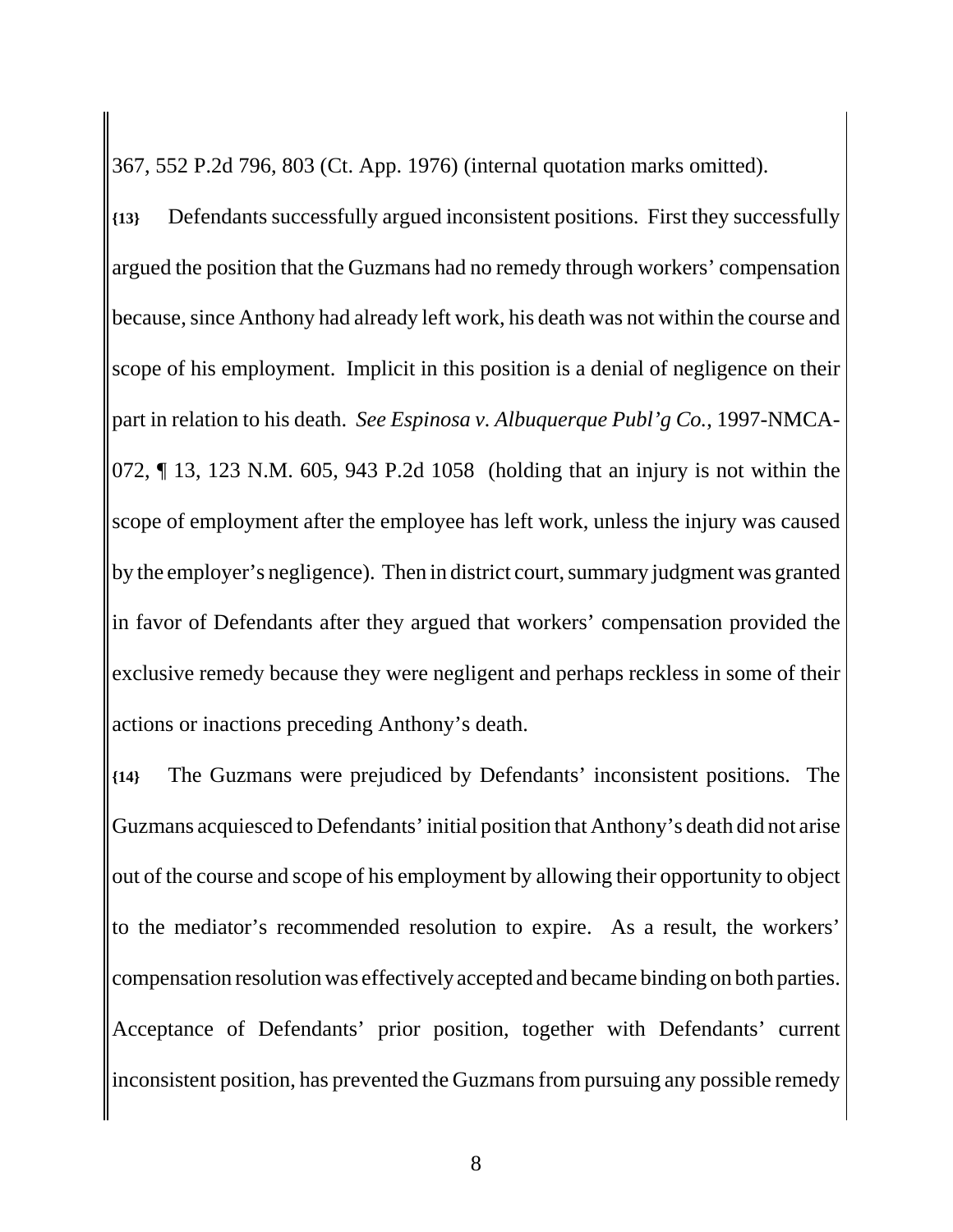within, or outside of workers' compensation.

**{15}** Given that the district court's determination on this issue was made after considering Defendants' inconsistent defense, its grant of summary judgment concluding that workers' compensation provides the exclusive remedy cannot stand. On remand, the district court is not precluded from reconsidering the questions of negligence or exclusivity and any other defenses available to Defendants not inconsistent with their position before the Workers' Compensation Administration. **Sovereign Immunity**

**{16}** The district court granted Defendants' motion for judgment on the pleadings concluding that Laguna Pueblo's sovereign immunity barred the Guzmans' claims. When reviewing a district court's grant of a motion to dismiss, we accept as true the facts pleaded in the complaint, and we review de novo the district court's application of the law to those facts. *Envtl. Control, Inc. v. City of Santa Fe*, 2002-NMCA-003, ¶ 6, 131 N.M. 450, 38 P.3d 891 (filed 2001). "A complaint should not be dismissed unless there is a total failure to allege some matter essential to the relief sought." *Healthsource, Inc. v. X-Ray Assocs. of N.M.*, 2005-NMCA-097, ¶ 16, 138 N.M. 70, 116 P.3d 861. "For purposes of a motion to dismiss, we accept all well-pleaded facts as true and question whether the plaintiff might prevail under any state of facts provable under the claim." *Id.*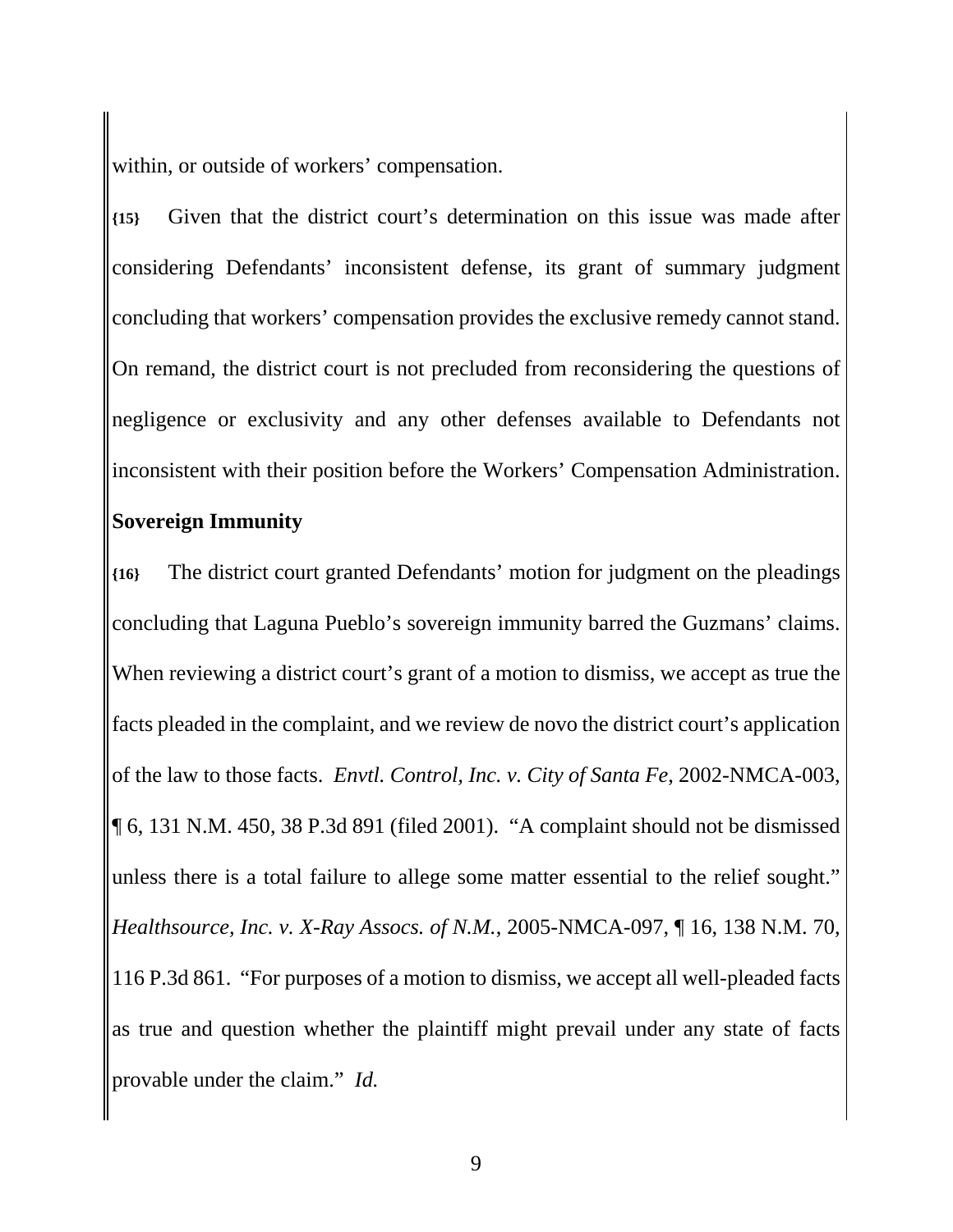**{17}** Indian tribes have the same common-law immunity from suit as other sovereigns, but it may be waived if a tribe makes an express and unequivocal waiver. *R & R Deli, Inc. v. Santa Ana Star Casino*, 2006-NMCA-020, ¶ 10, 139 N.M. 85, 128 P.3d 513 (filed 2005). "Because a tribe need not waive immunity at all, it is free to prescribe the terms and conditions" of the waiver, and "[a]ny such conditions or limitations must be strictly construed and applied." *Id.* (internal quotation marks and citation omitted). The Guzmans allege that their claims fall within the waiver provisions of the Compact, Sections 8(A), (D) of the Class III Gaming Compact between the State of New Mexico and the Laguna Pueblo. There is no question that these sections create an express and unequivocal waiver under the Compact for the "protection of visitors to a Gaming Facility," for claims of "bodily injury or property damage proximately caused by the conduct of the Gaming Enterprise." *Doe v. Santa Clara Pueblo*, 2007-NMSC-008, ¶ 7, 141 N.M. 269, 154 P.3d 644 (internal quotation marks omitted).<sup>1</sup> In their motion to dismiss, Defendants argued and the district court agreed, that the Guzmans' claims fell outside the conditions and limitations of the waiver because Anthony could not be a "visitor." We hold that whether Anthony was a "visitor" under the Compact is a question of fact that was sufficiently pleaded and

<sup>&</sup>lt;sup>1</sup>We note that if sovereign immunity is not waived in this case, our state courts also lack jurisdiction on this matter. *R & R Deli*, 2006-NMCA-020, ¶ 11. However, the parties have not posited their argument in terms of a jurisdictional question, and therefore our analysis is in terms of sovereign immunity only.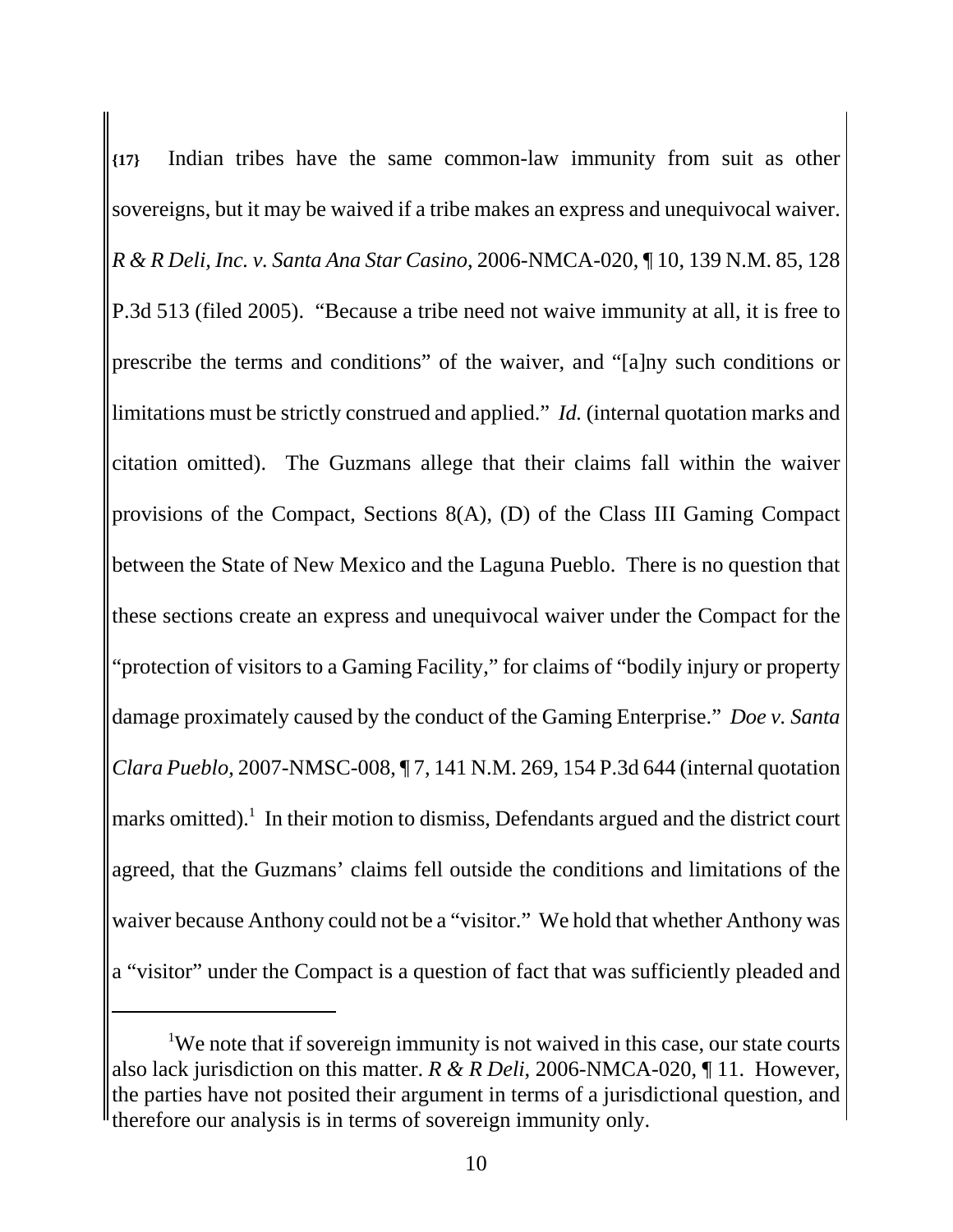that dismissal was not proper.

**{18}** Both patrons and guests of a gaming enterprise are included under the term visitor as used in the waiver. *R & R Deli, Inc.*, 2006-NMCA-020, ¶ 25; *see also Doe*, 2007-NMSC-008, ¶ 27 n.6 (concluding that tribal jurisdiction was waived for a claim that the Santa Clara Pueblo failed to take reasonable safety measures to protect a guest, a minor child, from being abducted from the parking lot of Big Rock Casino). Business entities "who enter into business transactions with the Pueblo" are not considered visitors to whom the waiver applies. *R & R Deli, Inc.*, 2006-NMCA-020, ¶ 25.

**{19}** Defendants argue that the waiver does not extend to Anthony, because as an employee, he could not be a "visitor" within the meaning of the Compact. Defendants assert that similar to the case of *R & R Deli, Inc.*, where a business entity did not fall under the waiver because it was capable of protecting its own interests by negotiating the terms upon which it came onto the premises, Anthony's interests were already protected by workers' compensation. In addition, they argue that his status was not converted to that of a visitor during the time he remained on the premises after clocking out because he stayed for a business purpose, to discuss a potential promotion. At bottom, Defendants' argument is that the Guzmans' claims are barred by sovereign immunity because, as a matter of law, Anthony was not like a regular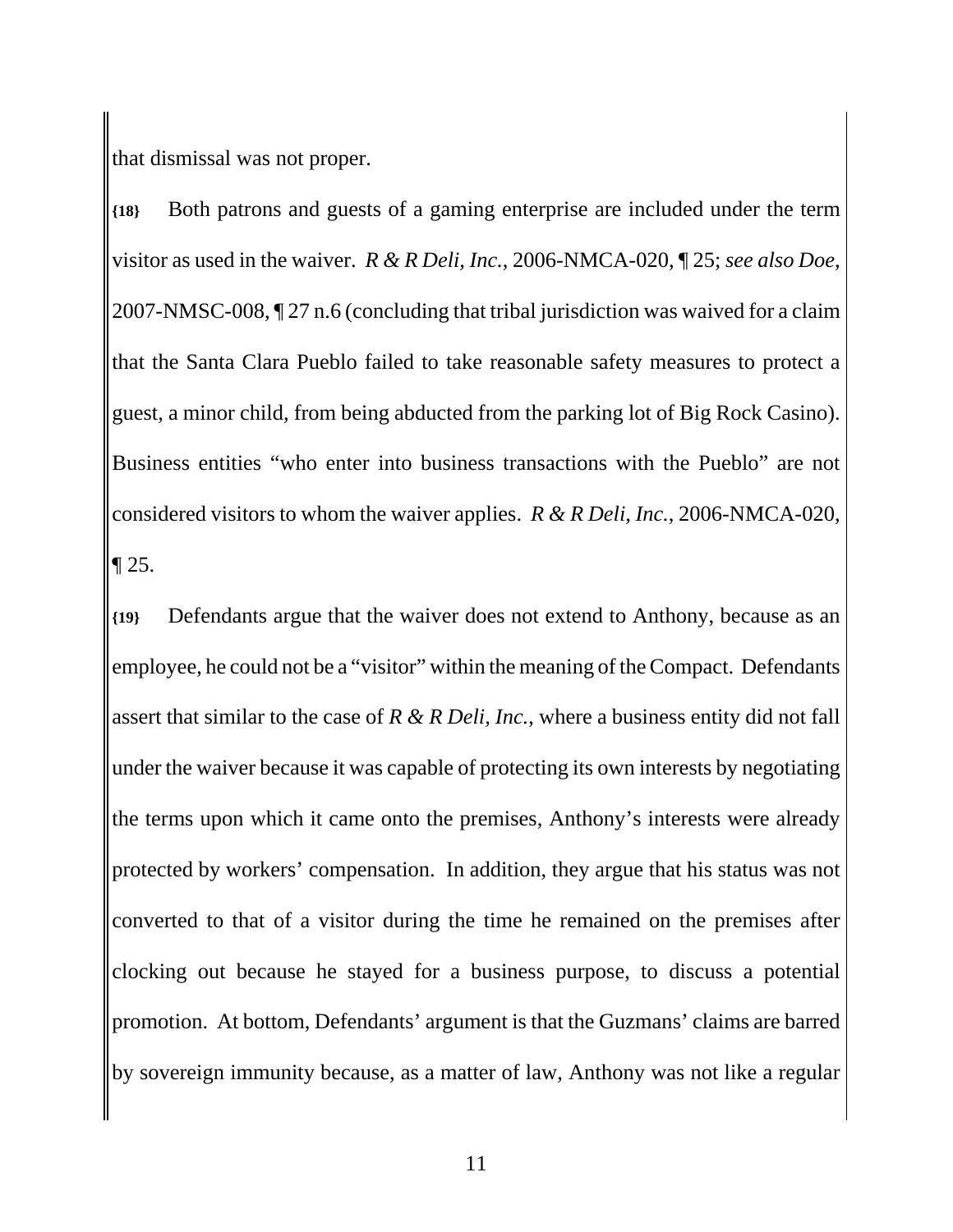patron or guest to whom the waiver applies. We disagree that the matter can be determined as a matter of law at this point.

**{20}** *R & R Deli, Inc.* is distinguishable. Defendants are correct that the reasoning in *R & R Deli, Inc.* was based partly on the bargaining position of business entities. However, we disagree that the bargaining position of a person accepting employment at a gaming establishment is analogous to that of a business entity, such that he or she is similarly capable of protecting his or her own interests relating to their employment. Employees of Route 66 Casino have workers' compensation coverage<sup>2</sup>, but this is not a benefit negotiated by individual employees. It is provided and imposed by the Compact. More to the point, the existence of workers' compensation coverage does not determine as a matter of law what a person's status is at any particular moment. *R & R Deli, Inc.* certainly did not present the factual question of how, if at all, a person's status might change after clocking out of work.

**{21}** Furthermore, the holding in *R & R Deli, Inc.* was based on more than mere bargaining positions of the parties. We also based our decision on the unremarkable fact that business entities cannot suffer the type of "bodily injury" contemplated in the waiver. *Id.* 122. Thus, we concluded that "the waiver of sovereign immunity was intended to cover only claims for physical injuries to persons and property and not

<sup>&</sup>lt;sup>2</sup>Section 4(B)(6) of the Compact states that the tribe will provide workers' compensation insurance to employees of its gaming establishment.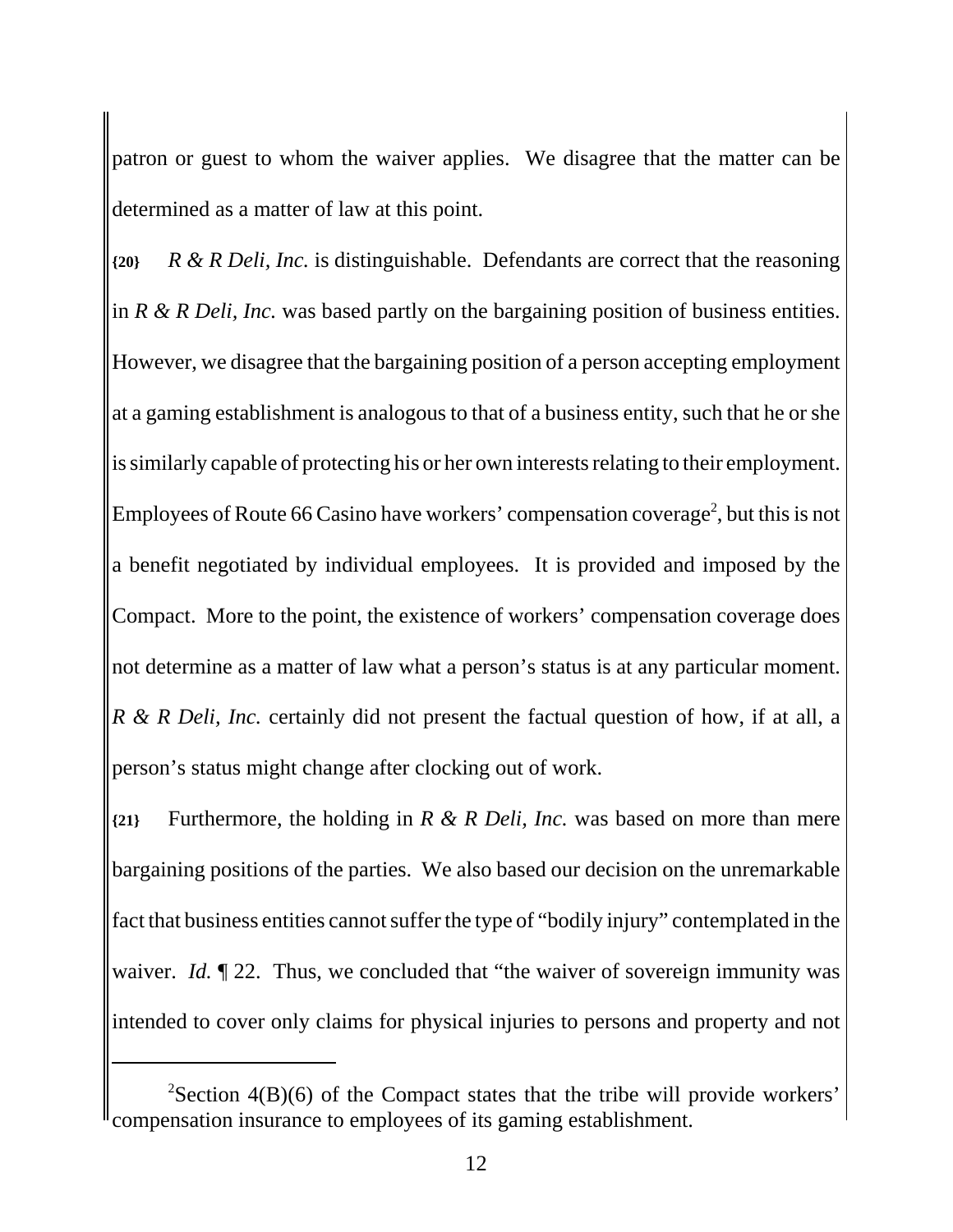claims . . . which involve contract law and business torts." *Id.* Anthony was a person capable of suffering a physical injury to his person or property. His status is simply not analogous to that of a business entity for purposes of the waiver.

**{22}** Here, the Guzmans' complaint sufficiently alleged that, to the extent that their claims for wrongful death fall outside the Workers' Compensation Act, their claims fall within the waiver. To the extent that such a claim does not fall within workers' compensation, we conclude that the Guzmans may plead and at least attempt to prove that their claims fall within the waiver provision. Dismissal of the wrongful death action was not proper because of the possibility that the Guzmans could succeed under some state of facts provable under their claim.

**{23}** Defendants argue that allowing this claim to proceed infers an intent by the parties to the Compact to provide Route 66 Casino employees with the option of either pursuing workers' compensation benefits or tort-claims in court for any work-related injury. This is not the case. Section 8(D) of the Compact provides that New Mexico law governs the substantive rights of any claimant bringing suit under the waiver. Defendants also concede that Section 4(B)(6) of the Compact was intended to give employees the same basic benefits to which employees of non-Indian entities in New Mexico would be entitled. Under New Mexico law, to the extent that claims by employees of non-Indian entities fall outside of workers' compensation, they retain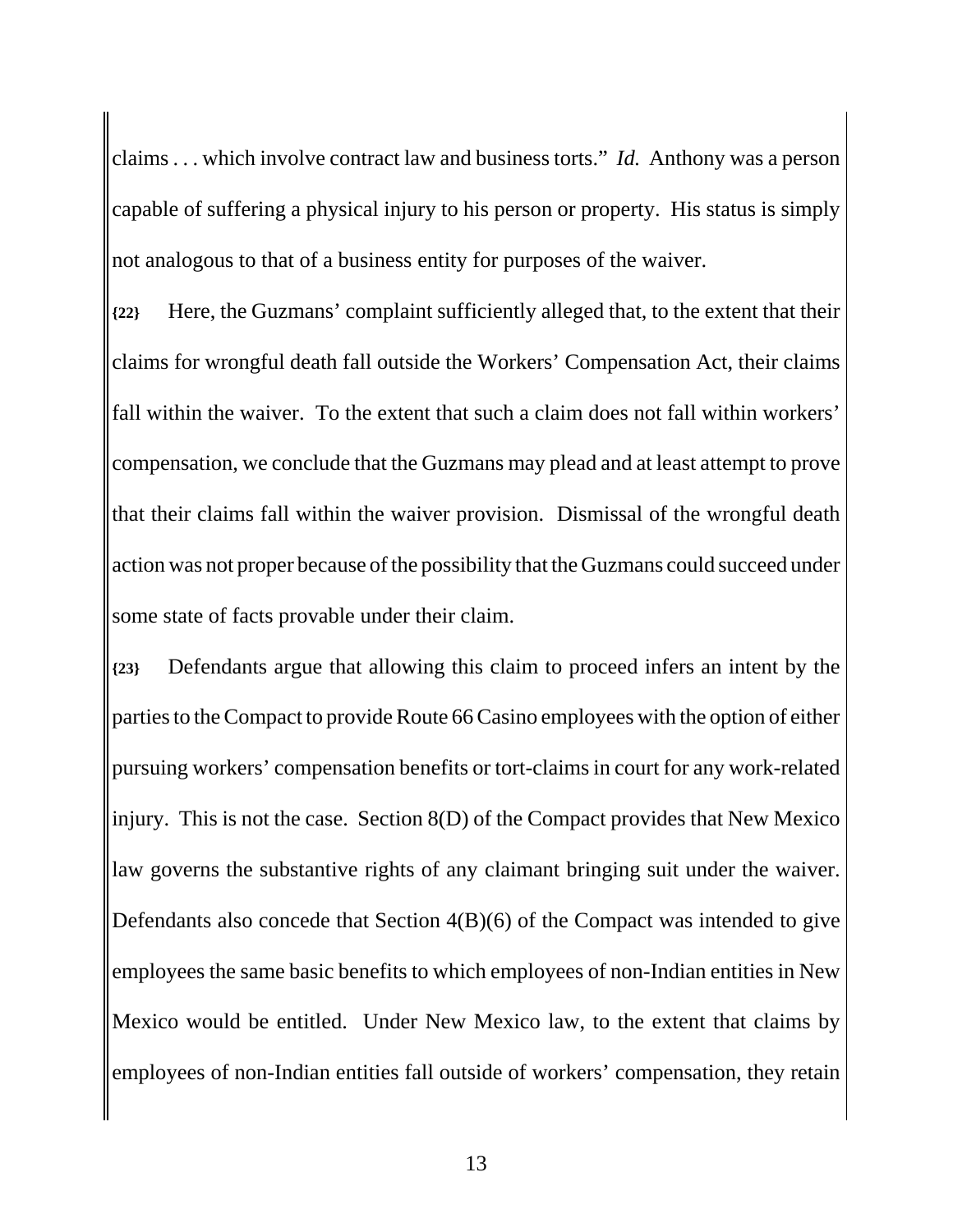the ability to seek relief in district court. *Coates v. Wal-Mart Stores, Inc.*, 1999- NMSC-013, ¶ 24, 127 N.M. 47, 976 P.2d 999. Thus we conclude that to the extent that Anthony was not within the scope of employment for purposes of the Workers' Compensation Act, as a person lawfully on the premises with the permission of the casino, the wrongful death claim was well pleaded and should have withstood Defendants' motion for dismissal.

#### **Loss of Consortium Not Included Under the Waiver**

**{24}** The situation is different for the Guzmans' loss of consortium claim. The express language of the Compact limits the waiver to "bodily injury" or "property damage." In *R & R Deli, Inc.*, we noted the possibility that this language may include related claims such as loss of consortium, but we had no need to address it directly. 2006-NMCA-020, ¶ 21. For purposes of our analysis of this question, we restate the rule that any conditions or limitations on the waiver must be strictly construed and applied. *Id.* ¶ 10. When a provision of the waiver is unambiguous, it need only be applied, rather than construed or interpreted. *Id.* ¶ 20. A waiver of immunity beyond that which is expressly described cannot be implied. *Holguin v. Tsay Corp.*, (2009- NMCA , 11, N.M. , P.3d (No. 28,777, May 5, 2009). **{25}** In *Holguin*, we held that an emotional injury resulting from an invasion of privacy was not a bodily injury falling within the waiver. *Id.* ¶ 3. There, the Ohkay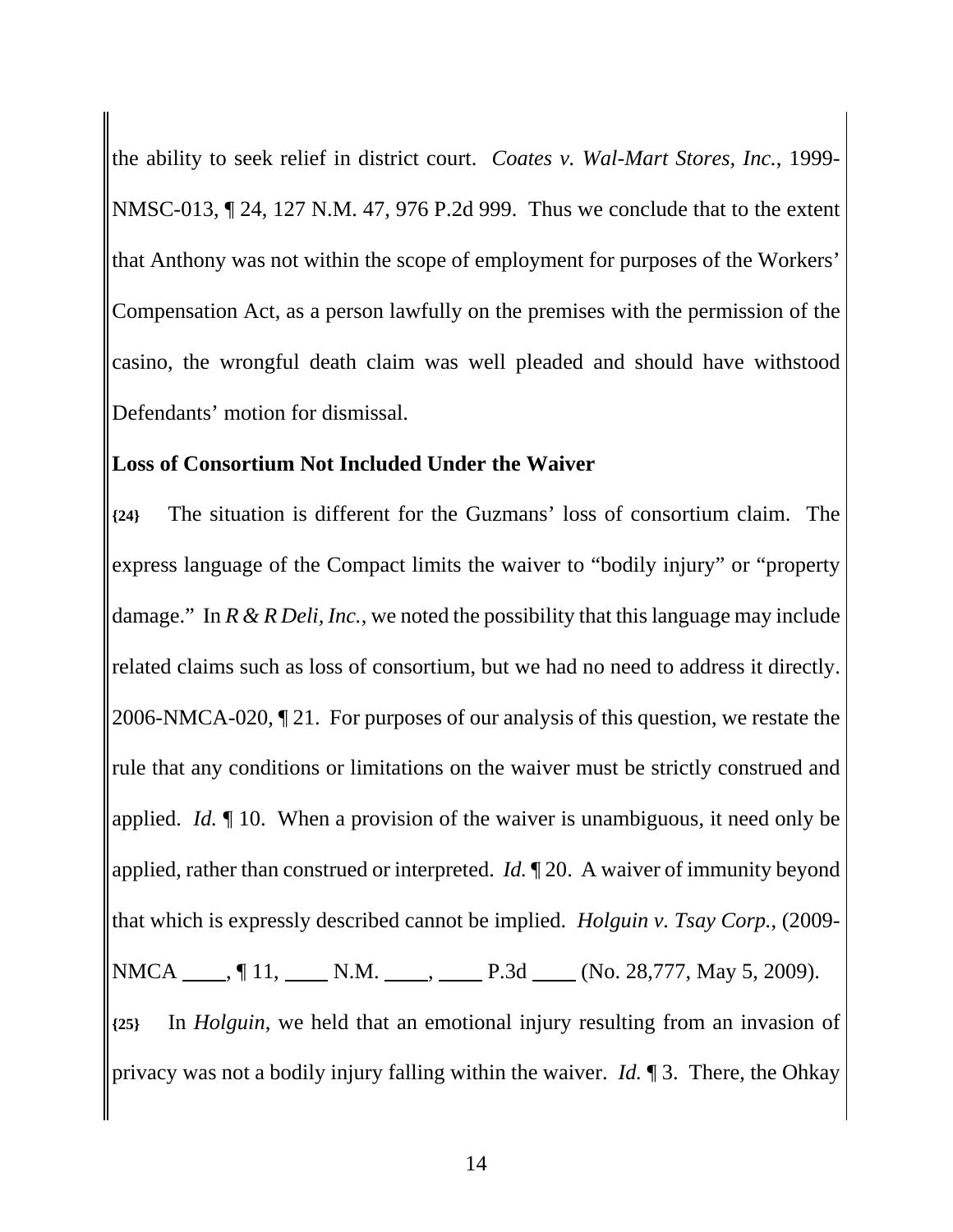Owingeh Casino and Resort, an Indian gaming establishment, was sued for emotional distress resulting from an alleged invasion of privacy. *Id.* ¶ 1. Based on our analysis of New Mexico tort law in the area of insurance contracts, we concluded that emotional distress did not fall within the meaning of the term "bodily injury." *Id.* ¶¶ 12-13. Of particular relevance to our analysis is *Gonzales v. Allstate Insurance Co.*, which specifically held that emotional distress from loss of consortium was not a bodily injury. 122 N.M. 137, 140, 921 P.2d 944, 947 (1996).

**{26}** Applying New Mexico law pursuant to Section 8(D) of the Compact, we conclude that the Guzmans' loss of consortium claims may not be brought under the waiver. Loss of consortium is an injury to a relationship a plaintiff shared with the injured or deceased. *Fitzjerrell v. City of Gallup*, 2003-NMCA-125, ¶ 12, 134 N.M. 492, 79 P.3d 836. It is a "derivative of other injuries and not an injury in and of itself." *Id.* Like the invasion of privacy claim considered in *Holguin*, a loss of consortium cause of action is to compensate an emotional injury rather than a bodily injury. *See Fernandez v. Walgreen Hastings Co.*, 1998-NMSC-039 ¶¶ 23-32, 126 N.M. 263, 968 P.2d 774, (characterizing the loss of consortium claim in that case as "*emotional distress* to a grandparent who had a close familial relationship" with her deceased grandchild) (emphasis added). Accordingly, we conclude that the Guzmans' loss of consortium claim was properly dismissed because it is barred by the tribe's